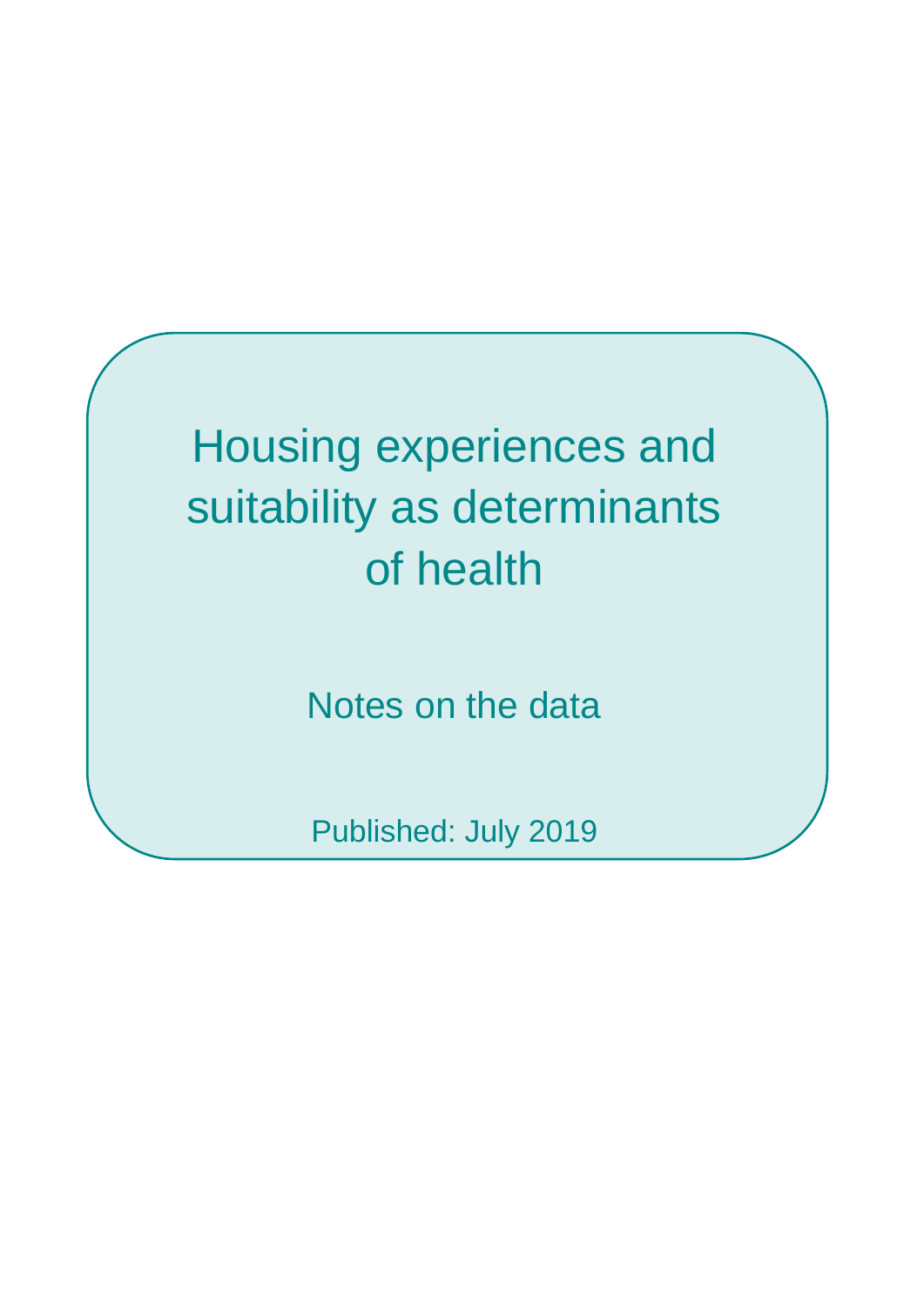# **Copyright**

PHIDU content is licensed under a Creative Commons Attribution-NonCommercial-ShareAlike 3.0 Australia licence.

**@**00  $SA$  $\overline{a}$ 

You may copy and distribute these data. However, you must attribute PHIDU as the copyright holder of the data in compliance with our **[licensing and attribution policy](https://phidu.torrens.edu.au/help-and-information/copyright-disclaimer/licensing-and-attribution-of-phidu-content)**.

To view the full terms and conditions of this licence, refer to the **[Creative Commons licence](http://creativecommons.org/licenses/by-nc-sa/3.0/au/)** information.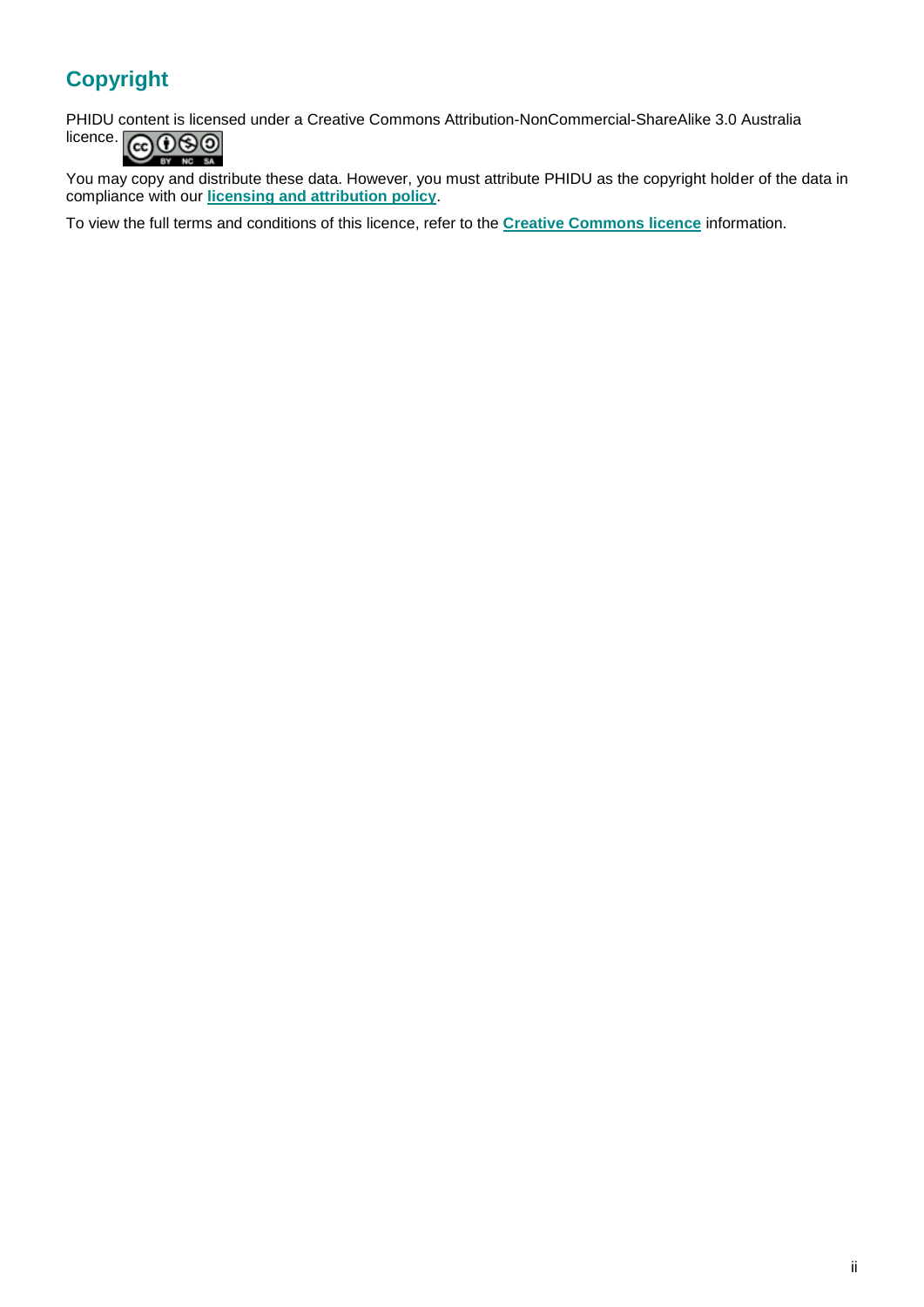# Contents

| Persons born in predominantly non-English speaking (NES) countries resident in Australia for less than |  |
|--------------------------------------------------------------------------------------------------------|--|
|                                                                                                        |  |
|                                                                                                        |  |
|                                                                                                        |  |
|                                                                                                        |  |
|                                                                                                        |  |
|                                                                                                        |  |
| Persons living in dwellings rented from a housing co-operative, community, or church group 4           |  |
|                                                                                                        |  |
|                                                                                                        |  |
|                                                                                                        |  |
|                                                                                                        |  |
|                                                                                                        |  |
|                                                                                                        |  |
|                                                                                                        |  |
|                                                                                                        |  |
|                                                                                                        |  |
| Aboriginal households receiving rent assistance from the Australian Government5                        |  |
|                                                                                                        |  |
|                                                                                                        |  |
|                                                                                                        |  |
|                                                                                                        |  |
|                                                                                                        |  |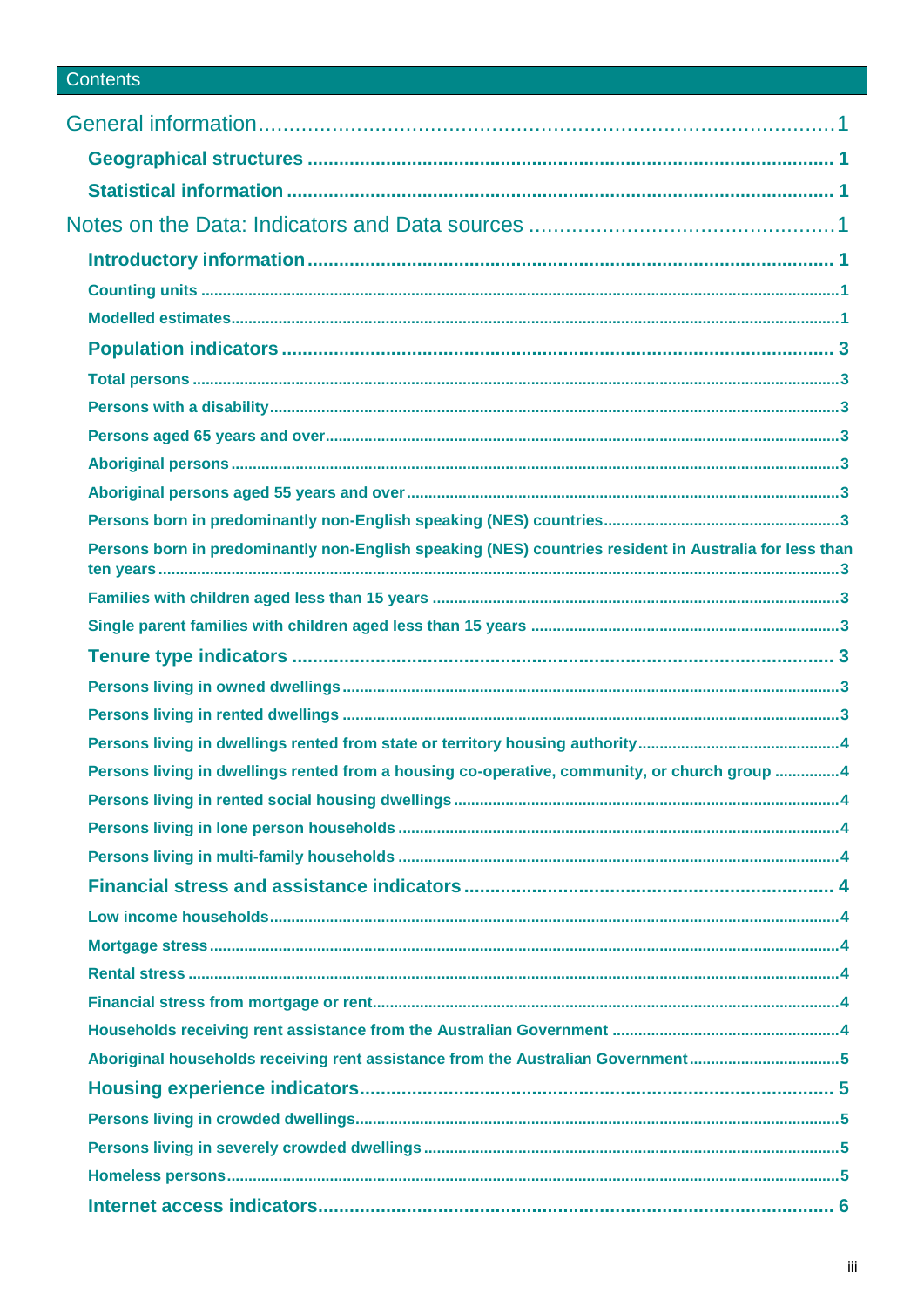| Children aged less than 15 years living in dwellings from which Internet was not accessed 7            |
|--------------------------------------------------------------------------------------------------------|
| Aboriginal children aged less than 15 years living in dwellings from which Internet was not accessed7  |
| Children aged less than 15 years living in owned dwellings from which Internet was not accessed 7      |
| Children aged less than 15 years living in rented dwellings from which Internet was not accessed7      |
| Children aged less than 15 years living in rented social housing dwellings from which Internet was not |
|                                                                                                        |
| Estimated number of people aged 15 years and over with fair or poor self-assessed health 7             |
|                                                                                                        |
| Estimated number of people aged 18 years and over who undertook no or low exercise in the previous     |
| Estimated number of people aged 18 years and over who were current smokers                             |
| Estimated number of people aged 15 years and over who consumed more than two standard alcoholic        |
|                                                                                                        |
|                                                                                                        |
| Early childhood development: AEDC, Developmentally vulnerable on two or more domains9                  |
|                                                                                                        |
|                                                                                                        |
|                                                                                                        |
| Estimated number of people aged 2 years and over with circulatory system diseases10                    |
|                                                                                                        |
|                                                                                                        |
|                                                                                                        |
|                                                                                                        |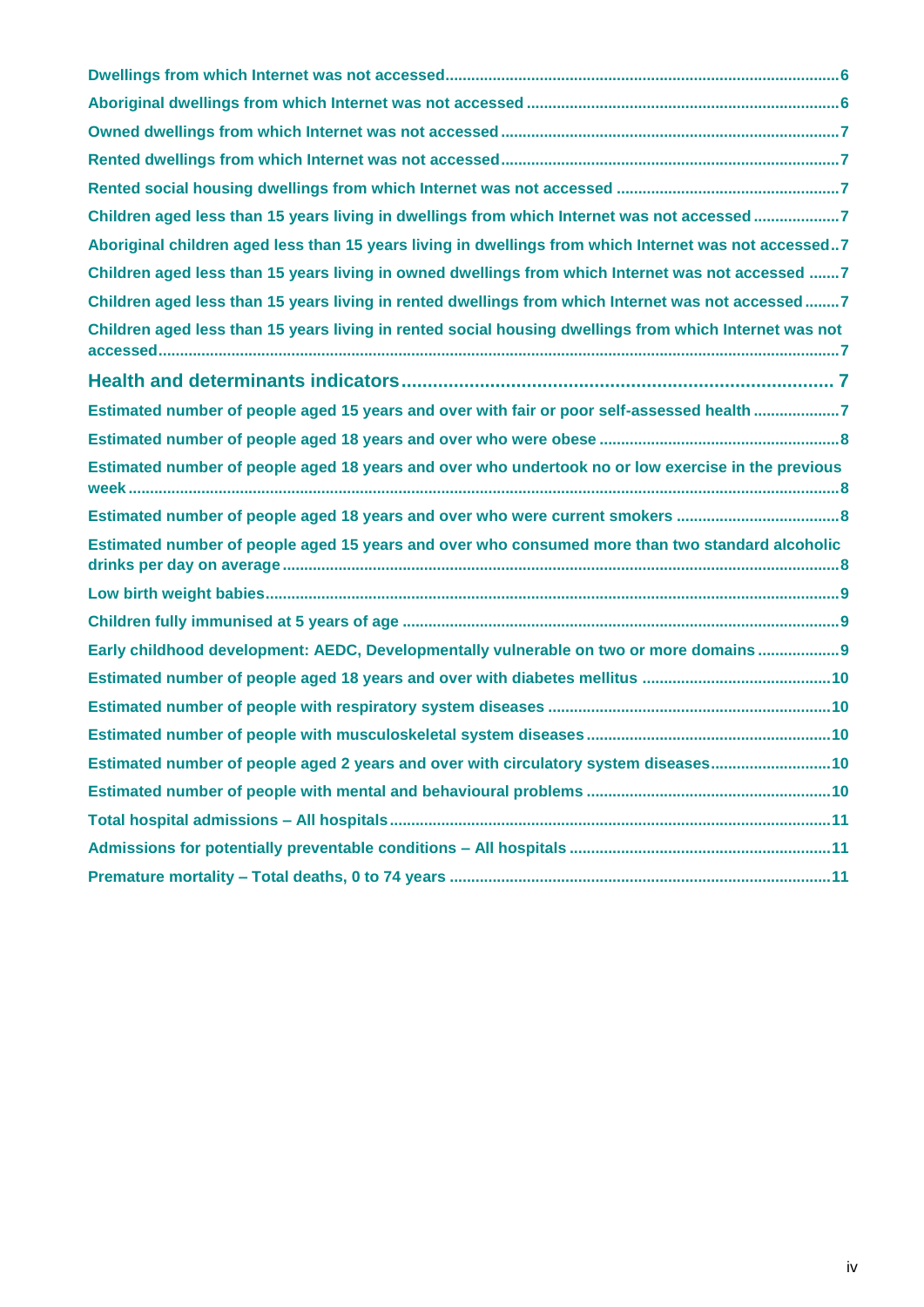# <span id="page-4-1"></span><span id="page-4-0"></span>**Geographical structures**

Data in this report are available by Population Health Area, Local Government Area, Primary Health Network, Quintiles of Relative Socio-economic Disadvantage, and Remoteness Areas presented in **[data workbooks](https://phidu.torrens.edu.au/social-health-atlases/topic-atlas/housing-atlas#housing-atlas-data-workbooks)** and **[maps](https://phidu.torrens.edu.au/social-health-atlases/topic-atlas/housing-atlas#housing-atlas-maps)**.

Homelessness estimates for populations of interest are provided at the SA3 level instead of Population Health Area and Local Government Area due to low cell counts at smaller geographic levels.

For information regarding the geographies available, refer to the **[geographical structures](https://phidu.torrens.edu.au/help-and-information/about-our-data/geographical-structures)** information.

# <span id="page-4-2"></span>**Statistical information**

Except where otherwise stated, all age-standardised rates and ratios presented in the maps, data or graphs are indirectly standardised rates, based on the Australian standard. For further information on the statistics presented, refer to the **[statistical information](https://phidu.torrens.edu.au/help-and-information/about-our-data/statistical-information)** available from the PHIDU website.

#### <span id="page-4-3"></span>Notes on the Data: Indicators and Data sources

# <span id="page-4-4"></span>**Introductory information**

# <span id="page-4-5"></span>**Counting units**

#### *Household level*

A household is defined as one or more persons, at least one of whom is at least 15 years of age, usually resident in the same private dwelling. A private dwelling can be a house, flat or a room. It can also be a caravan, houseboat, tent, or a house attached to an office, or rooms above a shop.

Data exclude visitor only and other non-classifiable households. This includes those households which ABS Census Field Officers determined were occupied on Census night but where contact could not be made; households that contained only persons aged under 15 years; or households which could not otherwise be classified because there was insufficient information on the Census form.

#### *Person and family levels*

Housing data presented in this report were collected at the dwelling level. For person and family level indicators, dwelling characteristics have been allocated to persons or families, as appropriate, within dwellings to create *persons* and *families* as counting units. These counting units enable personal characteristics and family composition to be reported for analysis in relation to housing experiences. Person and family level data presented in this report therefore reflect common household characteristics. For example, children living with their parents in mortgaged dwellings are counted as living in a dwelling that is owned, despite not being the mortgage holder.

Data exclude persons and families in visitor only and other non-classifiable households. This includes those households which ABS Census Field Officers determined were occupied on Census night but where contact could not be made; households that contained only persons aged under 15 years; or households which could not otherwise be classified because there was insufficient information on the Census form.

#### <span id="page-4-6"></span>**Modelled estimates**

In the absence of data from administrative data sets, modelled estimates were produced at the Population Health Area (PHA) level for selected health indicators from the 2014–15 National Health Survey (NHS) and the 2011-12 Australian Health Survey (AHS), conducted by the ABS. Estimates at the LGA and PHN levels were derived from the PHA estimates; estimates for Quintiles and Remoteness are direct estimates from the NHS and AHS, extracted using the ABS Survey TableBuilder.

The NHS and AHS surveys were conducted by personal interview and collected information about personal and household characteristics for people aged 15 years and over resident in private dwellings across Australia (excluding very remote and people living in discrete Aboriginal and Torres Strait Islander communities), from July 2014 to July 2015 for the NHS and March 2011 to March 2012 for the AHS.

Through the use of synthetic estimation techniques it is possible to produce estimates from survey data at the small area level. Synthetic estimation predicts a value for an area with a small population based on modelled survey data and known characteristics of the area. These modelled estimates can be interpreted as the likely value for a 'typical' area with those characteristics. The model used for predicting small area data is determined by analysing data at a higher geographic level, in this case Australia. The relationship observed at the higher geographic level between the characteristic of interest and known characteristics is assumed to also hold at the small area level. The estimates are made by applying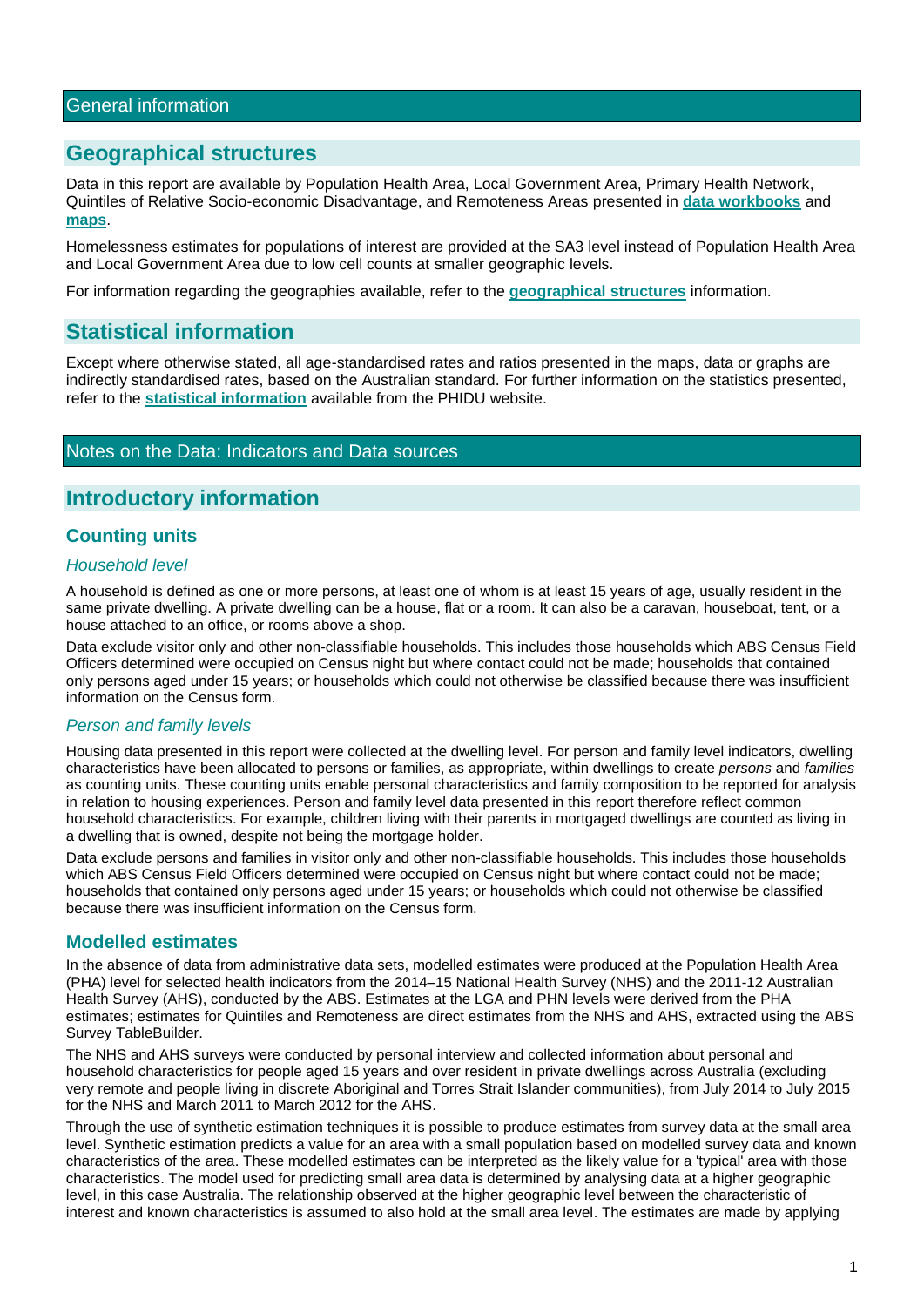the model to data on the known characteristics that can be reliably estimated at the small area level. This modelling technique can be considered as a sophisticated prorating of Australian estimates to the small area level.

**Users of these modelled estimates should note that they do not represent data collected in administrative or other data sets. As such, they should be used with caution, and treated as indicative of the likely social dimensions present in an area with these demographic and socioeconomic characteristics.**

The numbers are estimates for an area, not measured events. The true value of the published estimates is also likely to vary within a range of values, as shown by the upper and lower limits published in the data workbooks and viewable in the bar chart in the single map atlases.

The estimates should be viewed as a tool that, when used in conjunction with local area knowledge and taking into consideration the prediction reliability, can provide useful information that can assist with decision-making for small geographic regions. By summarising the various demographic, socioeconomic and administrative information available for an area, the estimates indicate the expected social dimensions for a typical area in Australia with the same characteristics. In the absence of accurate, localised information about these indicators, such estimates can usefully contribute to policy and program development, service planning and other decision-making processes that require an indication of the geographic distribution of the social indicator.

The ABS data and these small area estimates differ in scope. The NHS and AHS covered people living in private dwellings in urban and rural areas and excluded people in very remote areas and people living in discrete Aboriginal and Torres Strait Islander communities. As such estimates were not produced for PHAs with more than 50% of their populations residing in Very Remote CDs. Due to the exclusion of people living in CDs in Very Remote areas of Australia, survey estimates for the majority of PHAs in the Northern Territory are unreliable.

This and other limitations of the method mean that estimates have not been published for areas:

1) with populations under 1,000;

2) in which 50% or more of the population lives in Very Remote areas, as determined by ABS;

3) in which Aboriginal people comprise 75% or more of the population; and

4) where the relative root mean square errors (RRMSEs) on the predictions was 1 or more.

<span id="page-5-0"></span>**Note:** Estimates with RRMSEs from 0.25 and to 0.50 have been marked (~) to indicate that they should be used with caution; and those greater than 0.50 but less than 1 are marked  $\langle \sim \rangle$  to indicate that the prediction is considered too unreliable for general use.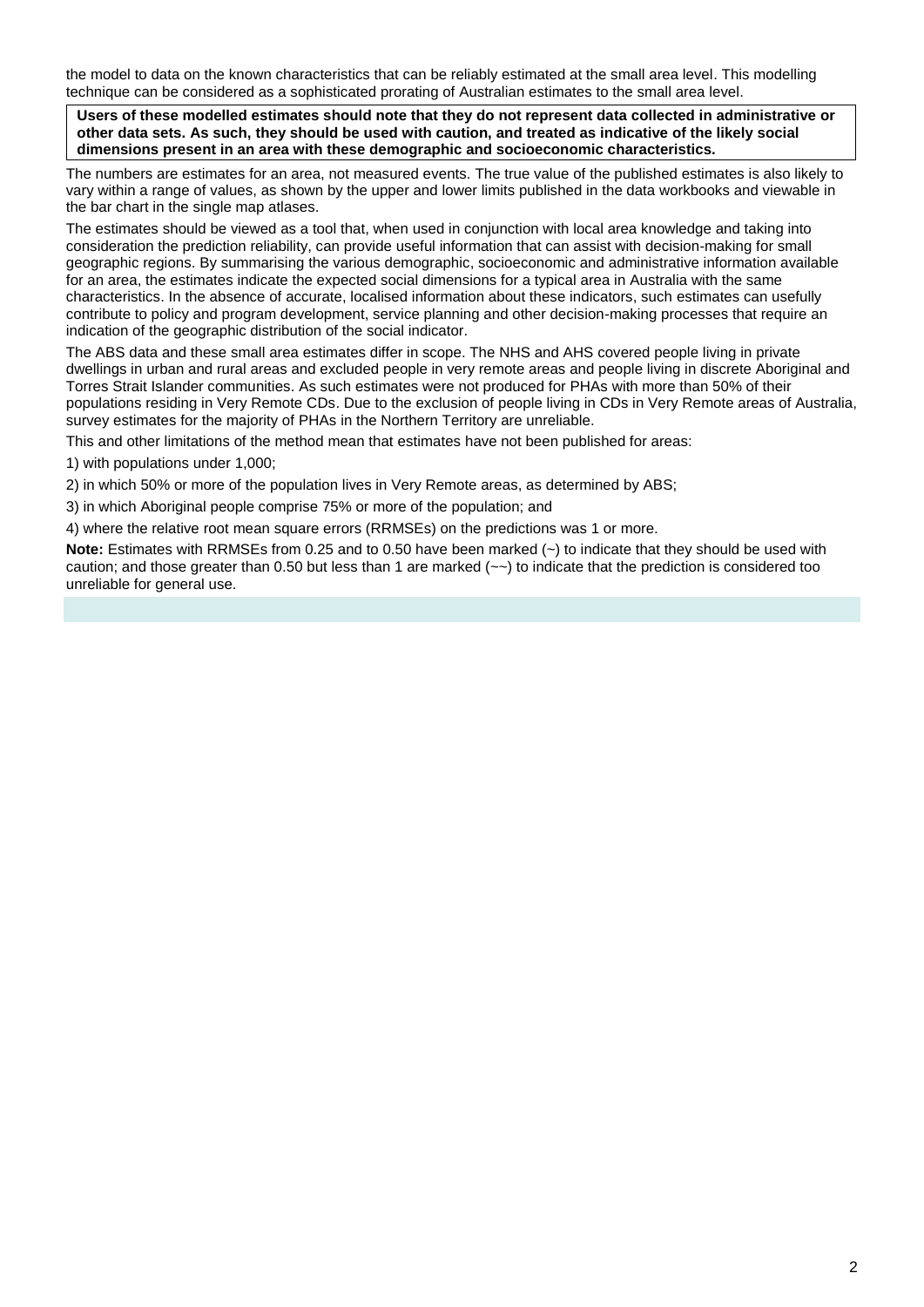# **Population indicators**

#### <span id="page-6-0"></span>**Total persons**

*Indicator detail***:** The total population enumerated in households with the given characteristics. **Source:** Compiled by PHIDU based on the ABS Census of Population and Housing, August 2016.

#### <span id="page-6-1"></span>**Persons with a disability**

*Indicator detail***:** Persons reporting needing assistance with core activities (self-care, mobility or communication) enumerated in households with the given characteristics.

**Source:** Compiled by PHIDU based on the ABS Census of Population and Housing, August 2016.

#### <span id="page-6-2"></span>**Persons aged 65 years and over**

*Indicator detail***:** Persons aged 65 years and over enumerated in households with the given characteristics. **Source:** Compiled by PHIDU based on the ABS Census of Population and Housing, August 2016.

#### <span id="page-6-3"></span>**Aboriginal persons**

*Indicator detail***:** Persons identifying as Aboriginal or Torrens Strait Islander enumerated in households with the given characteristics. It is optional for individuals to identify as Aboriginal or Torres Strait Islander on the Census. These data may therefore represent an undercount.

**Source:** Compiled by PHIDU based on the ABS Census of Population and Housing, August 2016.

#### <span id="page-6-4"></span>**Aboriginal persons aged 55 years and over**

*Indicator detail***:** Persons identifying as Aboriginal or Torrens Strait Islander aged 55 years and over enumerated in households with the given characteristics. It is optional for individuals to identify as Aboriginal or Torres Strait Islander on the Census. These data may therefore represent an undercount.

**Source:** Compiled by PHIDU based on the ABS Census of Population and Housing, August 2016.

#### <span id="page-6-5"></span>**Persons born in predominantly non-English speaking (NES) countries**

*Indicator detail***:** Persons born in countries designated as 'predominantly NES' (that is, all countries except Australia, Canada, Ireland, New Zealand, South Africa, United Kingdom and the United States of America) enumerated in households with the given characteristics.

**Source:** Compiled by PHIDU based on the ABS Census of Population and Housing, August 2016.

#### <span id="page-6-6"></span>**Recent migrants born in predominantly non-English speaking (NES) countries**

*Indicator detail***:** Persons born in NES countries (see above) arriving from 2006 to 2016. The year 2016 is the period 1 January 2016 to 9 August 2016 (Census Night), therefore, the data presented represent a total time of approximately 9 years and 7 months.

**Source:** Compiled by PHIDU based on the ABS Census of Population and Housing, August 2016.

#### <span id="page-6-7"></span>**Families with children aged less than 15 years**

*Indicator detail***:** Families with at least one child aged less than 15 years enumerated in households with the given characteristics. A family is defined by the ABS as two or more persons, one of whom is at least 15 years of age, who are related by blood, marriage (registered or de facto), adoption, step or fostering, and who are usually resident in the same household.

**Source:** Compiled by PHIDU based on the ABS Census of Population and Housing, August 2016.

#### <span id="page-6-8"></span>**Single parent families with children aged less than 15 years**

*Indicator detail***:** Families with one parent and at least one child aged less than 15 years enumerated in households with the given characteristics.

**Source:** Compiled by PHIDU based on the ABS Census of Population and Housing, August 2016.

# <span id="page-6-9"></span>**Tenure type indicators**

#### <span id="page-6-10"></span>**Persons living in owned dwellings**

*Indicator detail***:** Persons living in occupied private dwellings that are owned outright or owned with a mortgage. **Source:** Compiled by PHIDU based on the ABS Census of Population and Housing, August 2016.

#### <span id="page-6-11"></span>**Persons living in rented dwellings**

*Indicator detail***:** Persons living in occupied private dwellings that are rented or being occupied rent-free. **Source:** Compiled by PHIDU based on the ABS Census of Population and Housing, August 2016.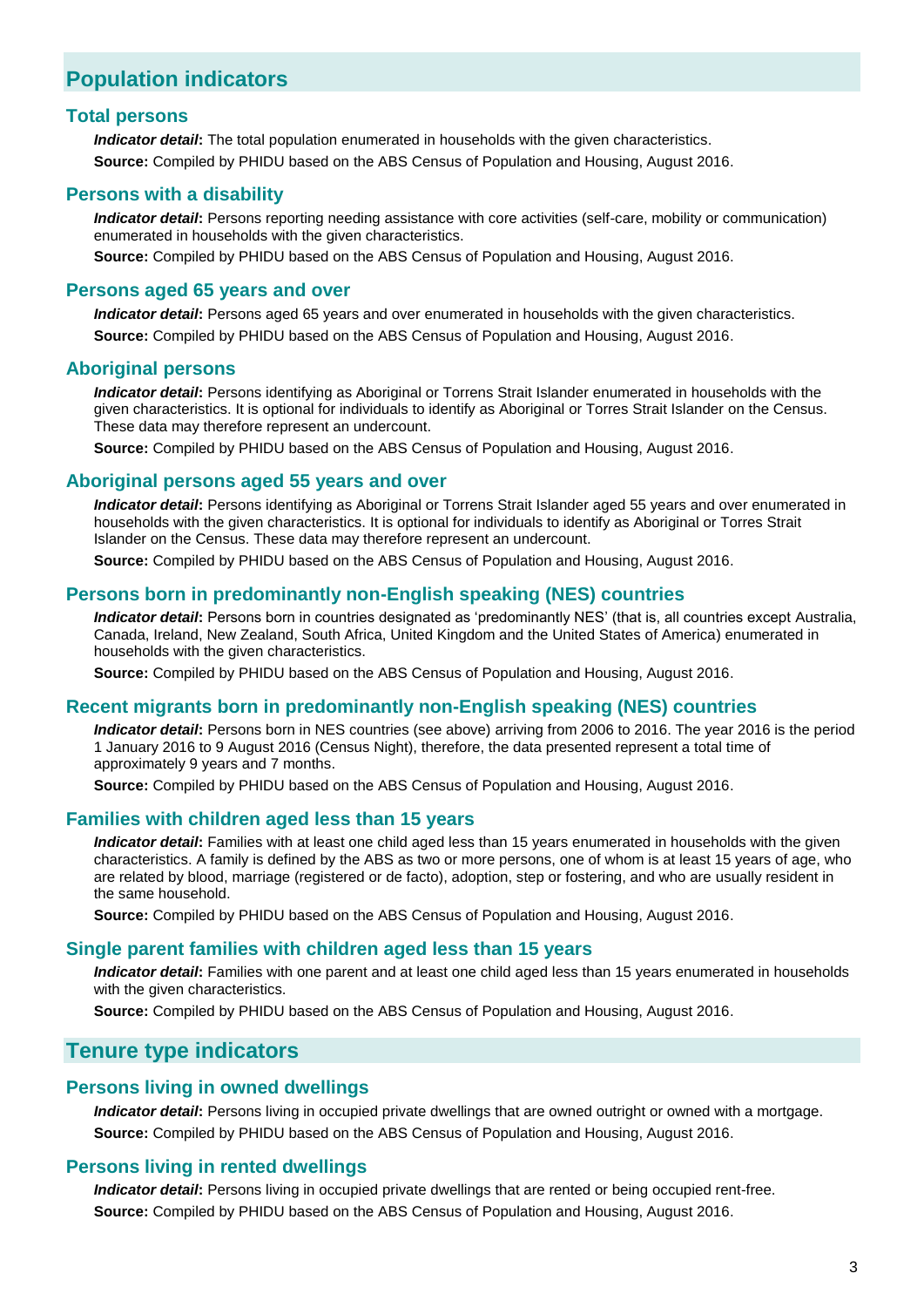#### <span id="page-7-0"></span>**Persons living in dwellings rented from state or territory housing authority**

*Indicator detail***:** Persons living in occupied private dwellings that are rented from state or territory housing authority. **Source:** Compiled by PHIDU based on the ABS Census of Population and Housing, August 2016.

#### <span id="page-7-1"></span>**Persons living in dwellings rented from a housing co-operative, community, or church group**

*Indicator detail***:** Persons living in occupied private dwellings that are rented from a housing co-operative, community, or church group.

**Source:** Compiled by PHIDU based on the ABS Census of Population and Housing, August 2016.

#### <span id="page-7-2"></span>**Persons living in rented social housing dwellings**

*Indicator detail***:** Persons living in occupied private dwellings that are rented from state or territory housing authority or from a housing co-operative, community, or church group.

**Source:** Compiled by PHIDU based on the ABS Census of Population and Housing, August 2016.

#### <span id="page-7-3"></span>**Persons living in lone person households**

*Indicator detail:* Persons in lone person households living in occupied private dwellings. **Source:** Compiled by PHIDU based on the ABS Census of Population and Housing, August 2016.

#### <span id="page-7-4"></span>**Persons living in multi-family households**

*Indicator detail***:** Persons living in multi-family households. For the 2016 Census, a maximum of three families could be identified in one household. In cases where more than three families were identified in a household, the first three families were coded and other persons were classified as either related family members of the primary family or nonfamily members.

**Source:** Compiled by PHIDU based on the ABS Census of Population and Housing, August 2016.

# <span id="page-7-5"></span>**Financial stress and assistance indicators**

#### <span id="page-7-6"></span>**Low income households**

*Indicator detail***:** Households whose equivalised disposable income falls in the bottom 40% of state/territory income distribution. The threshold for low income households varies by state/territory: NSW, \$721; Vic, \$705; Qld, \$704; SA, \$631; WA, \$785; Tas, \$589; NT, \$1,004; ACT, \$1,093.

Income is equivalised in order to reflect the economic resources available to a standardised household. For a lone person household it is equal to household income. For a household comprising more than one person, it is an indicator of the household income that would be needed by a lone person household to enjoy the same level of economic wellbeing.

**Source:** Compiled by PHIDU based on the ABS Census of Population and Housing, August 2016.

#### <span id="page-7-7"></span>**Mortgage stress**

*Indicator detail:* Households whose equivalised disposable income falls in the bottom 40% of state/territory income distribution, that are spending more than 30% of income on mortgage repayments. See above for details of equivalised income and state/territory thresholds.

**Source:** Compiled by PHIDU based on the ABS Census of Population and Housing, August 2016.

#### <span id="page-7-8"></span>**Rental stress**

*Indicator detail***:** Households whose equivalised disposable income falls in the bottom 40% of Australia's income distribution, that are spending more than 30% of income on rent. See *Low income households* above for details of equivalised income and state/territory thresholds.

**Source:** Compiled by PHIDU based on the ABS Census of Population and Housing, August 2016.

#### <span id="page-7-9"></span>**Financial stress from mortgage or rent**

*Indicator detail***:** Households whose equivalised disposable income falls in the bottom 40% of state/territory income distribution, that are spending more than 30% of income on mortgage repayments or rent. See *Low income households* above for details of equivalised income and state/territory thresholds.

**Source:** Compiled by PHIDU based on the ABS Census of Population and Housing, August 2016.

#### <span id="page-7-10"></span>**Households receiving rent assistance from the Australian Government**

*Indicator detail***:** Households in which residents receive Commonwealth Rent Assistance.

Data are provided for individual recipients, and there may be multiple individual recipients in a household: to the extent that this occurs, the proportion of households reported to receive rent assistance will be understated. However, dwellings are the most appropriate denominator available for this dataset. In addition, some recipients live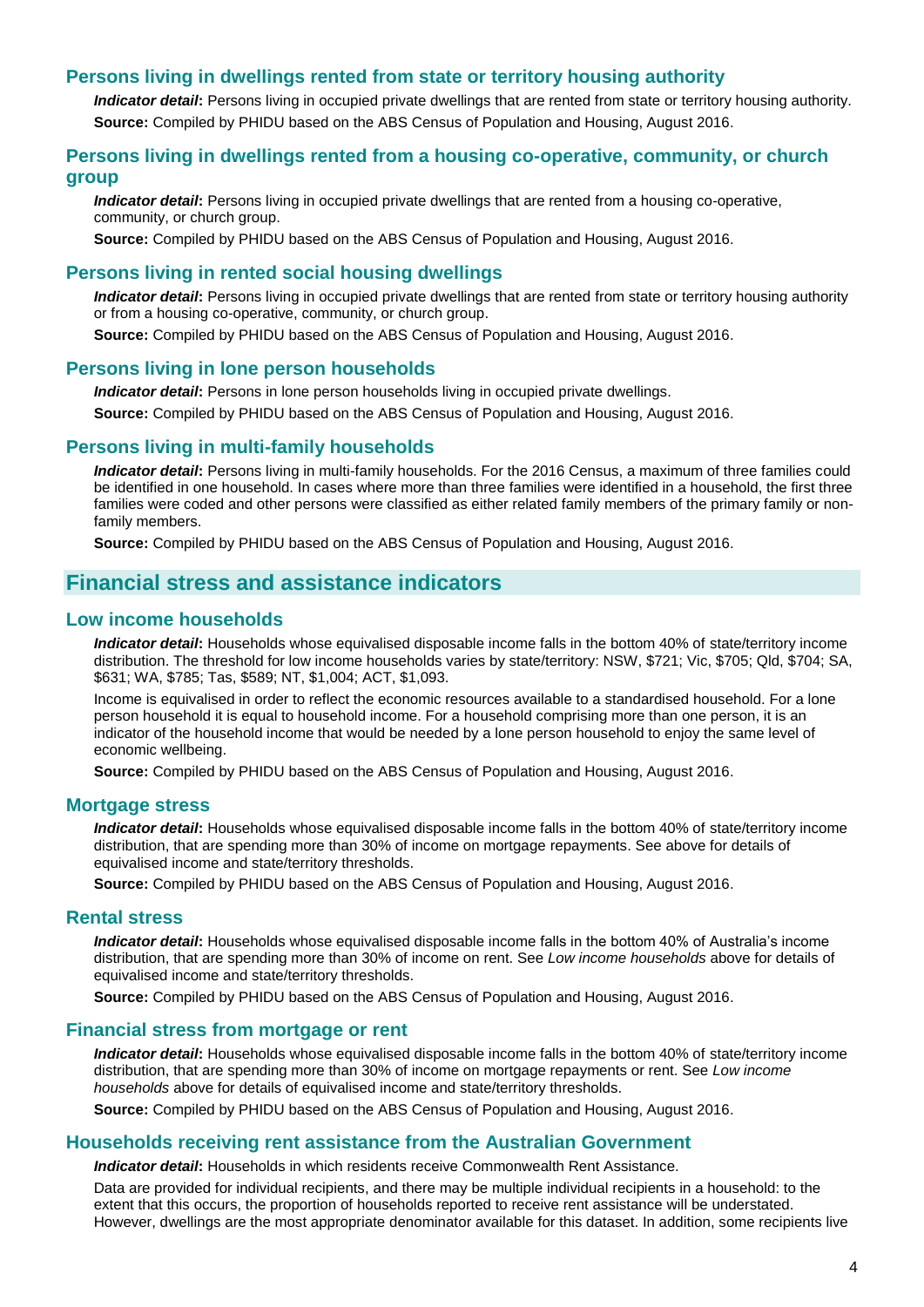in non-private dwellings, which are not included in the denominator: to the extent that this occurs, the proportion of households reported to receive rent assistance will be overstated.

**Source:** Compiled by PHIDU based on data from the Department of Human Services, June 2017.

#### <span id="page-8-0"></span>**Aboriginal households receiving rent assistance from the Australian Government**

*Indicator detail***:** Aboriginal households in which residents receive Commonwealth Rent Assistance from the Australian Government.

Data are based on income units with Indigenous identifier receiving rent assistance. An income unit is classified as Aboriginal if at least one person in the unit has indicated to Centrelink that he/she identifies as Aboriginal or Torres Strait Islander. It is optional for individuals to identify as Aboriginal or Torres Strait Islander. These data may therefore represent an undercount.

An income unit comprises a single person (with or without dependent children) or a couple (with or without dependent children). Single social security recipients living together in the same household are regarded as separate income units. As such, the proportion of Aboriginal households reported to receive rent assistance may be understated in some areas. In addition, some recipients live in non-private dwellings, which are not included in the denominator: to the extent that this occurs, the proportion of Aboriginal households reported to receive rent assistance will be overstated.

**Source:** Compiled by PHIDU based on the data from the Department of Social Services, June 2016.

# <span id="page-8-1"></span>**Housing experience indicators**

#### <span id="page-8-2"></span>**Persons living in crowded dwellings**

*Indicator detail***:** Persons living in dwellings assessed as crowded according to the Canadian National Occupancy Standard. The measure assesses the bedroom requirements of a household, accounting for both household size and composition, specifying that:

- there should be no more than two persons per bedroom
- children less than five years of age of different sexes may reasonably share a bedroom
- children less than 18 years of age and of the same sex may reasonably share a bedroom
- single household members 18 years and over should have a separate bedroom, as should parents or couples and
- a lone person household may reasonably occupy a bed-sitter.

**Source:** Compiled by PHIDU based on the ABS Census of Population and Housing, August 2016.

#### <span id="page-8-3"></span>**Persons living in severely crowded dwellings**

*Indicator detail***:** Persons living in dwellings assessed as needing four or more additional bedrooms to accommodate all persons currently living in the household, according to the Canadian National Occupancy Standard (see *Persons living in crowded dwellings* above).

Severely crowded households are one of the six Homeless Operational Groups developed by the ABS to estimate homelessness. This is because people living in severe overcrowding are considered to lack of control of and access to space for social relations (one of the key elements of the ABS definition of homelessness) and are considered not to have accommodation alternatives when remaining in such extreme living arrangements (ABS, 2012).

**Source:** Compiled by PHIDU based on the ABS Census of Population and Housing, August 2016.

#### <span id="page-8-4"></span>**Homeless persons**

*Indicator detail:* Persons enumerated in one of the Homelessness Operational Groups, which are variables interpreted as proxies for likely homelessness in line with the ABS statistical definition of homelessness (ABS, 2012). Briefly, a person is considered by the ABS to be homeless when they do not have accommodation alternatives and their current living arrangement:

- is in a dwelling that is inadequate; or
- has no tenure, or if their initial tenure is short and not extendable; or
- does not allow them to have control of, and access to space for social relations.
- As such, the six Homelessness Operational Groups used to define homelessness for statistical purposes are:
	- Persons living in improvised dwellings, tents, or sleeping out
	- Persons in supported accommodation for the homeless
	- Persons staying temporarily with other households
	- Persons living in boarding houses
	- Persons in other temporary lodgings
	- Persons living in 'severely' crowded dwellings

Census homelessness data are important for providing a prevalence of homelessness and the geographical distribution of those who were likely to have been homeless on Census night. However, collection of homelessness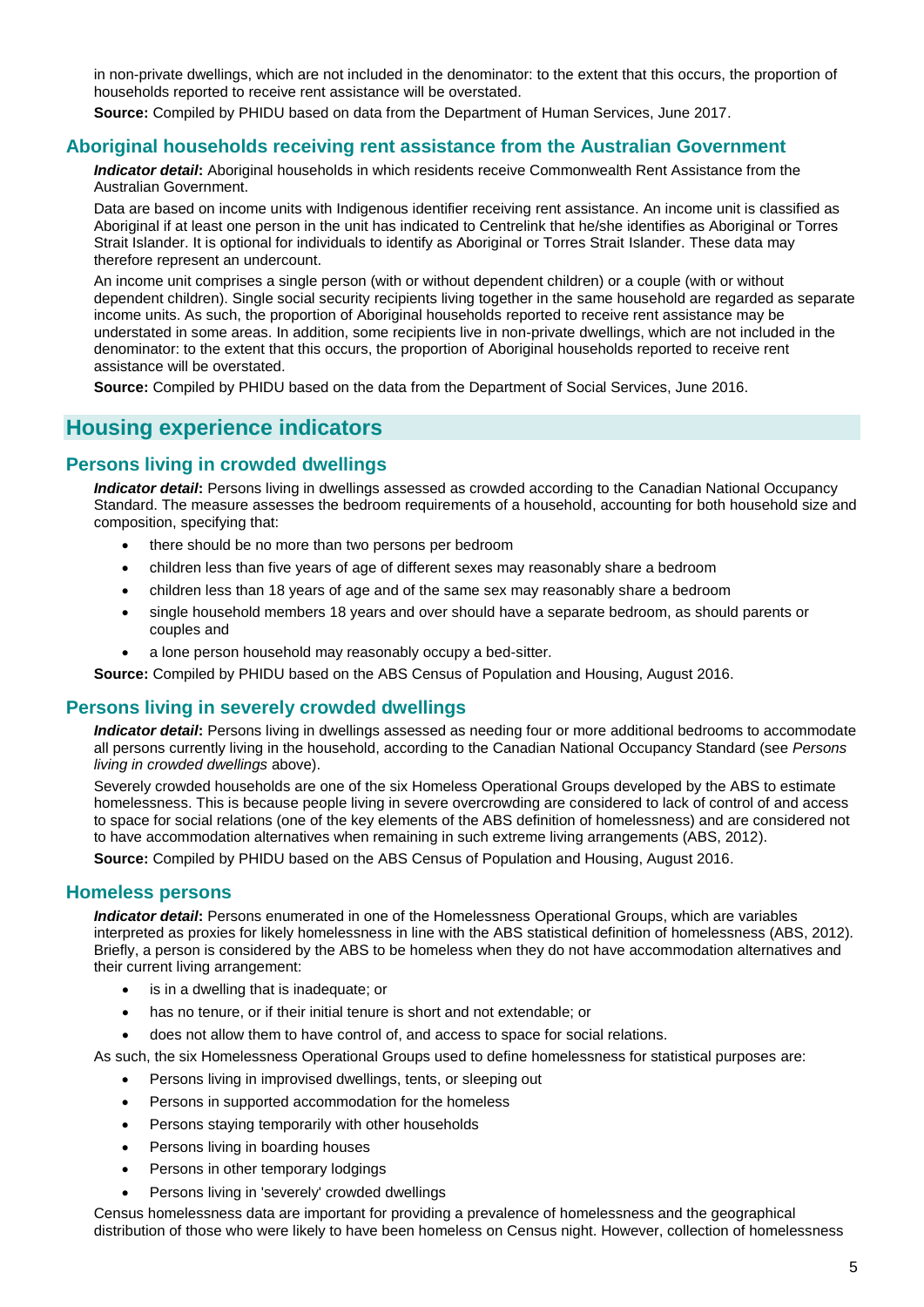data is complicated by the complexity and diversity of homeless experiences and the practical challenges of enumeration. As such, probable differential over- and under-estimation, as well as under-enumeration of certain population groups, should be taken into account when interpreting these data (ABS, 2012).

**Source:** Compiled by PHIDU based on the ABS Census of Population and Housing, August 2016.

#### **Homeless youth**

*Indicator detail***:** Persons aged 12 to 18 years enumerated in one of the Homeless Operational Groups (see *Homeless persons* above).

Although youth are over-represented in the homelessness data, homelessness estimates for youth are likely to have been underestimated in the Census due to a usual address being reported for some homeless youth. See *Homeless persons* above for general caveats for homelessness data.

**Source:** Compiled by PHIDU based on the ABS Census of Population and Housing, August 2016.

#### **Homeless persons with a disability**

*Indicator detail***:** Persons reporting needing assistance with core activities (self-care, mobility or communication) enumerated in one of the Homeless Operational Groups (see *Homeless persons* above).

**Source:** Compiled by PHIDU based on the ABS Census of Population and Housing, August 2016.

#### **Homeless persons aged 65 years and over**

*Indicator detail***:** Persons aged 65 years and over enumerated in one of the Homeless Operational Groups (see *Homeless persons* above).

**Source:** Compiled by PHIDU based on the ABS Census of Population and Housing, August 2016.

#### **Homeless Aboriginal persons**

*Indicator detail***:** Persons identifying as Aboriginal or Torrens Strait Islander enumerated in one of the Homeless Operational Groups (see *Homeless persons* above). It is optional for individuals to identify as Aboriginal or Torres Strait Islander on the Census. These data may therefore represent an undercount.

Additionally, Aboriginal and Torres Strait Islander persons are more likely than the general population to be both under-enumerated in the Census and overrepresented in the homeless population. While the ABS has developed strategies aimed at maximising the enumeration of Aboriginal and Torres Strait Islander persons, in the 2016 Census the net undercount rate for Aboriginal and Torres Strait Islander persons was 17.5%. This net undercount is adjusted for in the production of population estimates. However, those missed from the Census are likely to have different socioeconomic and demographic characteristics from those who were enumerated, including a higher likelihood of homelessness. It is therefore likely that under-enumeration has resulted in an undercount of homeless Aboriginal persons.

**Source:** Compiled by PHIDU based on the ABS Census of Population and Housing, August 2016.

#### **Homeless Aboriginal persons aged 55 years and over**

*Indicator detail***:** Persons identifying as Aboriginal or Torrens Strait Islander enumerated in one of the Homeless Operational Groups (see *Homeless persons* above). It is optional for individuals to identify as Aboriginal or Torres Strait Islander on the Census. These data may therefore represent an undercount. Additionally, under-enumeration and overrepresentation of Aboriginal and Torres Strait Islander homelessness persons is likely (see *Homeless Aboriginal persons* above).

**Source:** Compiled by PHIDU based on the ABS Census of Population and Housing, August 2016.

#### **Homeless persons born in predominantly non-English speaking (NES) countries**

*Indicator detail***:** Persons identifying as Aboriginal or Torrens Strait Islander enumerated in one of the Homeless Operational Groups (see *Homeless persons* above). It is optional for individuals to identify as Aboriginal or Torres Strait Islander on the Census. These data may therefore represent an undercount. Additionally, under-enumeration and overrepresentation of Aboriginal and Torres Strait Islander homelessness persons is likely (see above).

**Source:** Compiled by PHIDU based on the ABS Census of Population and Housing, August 2016.

# <span id="page-9-0"></span>**Internet access indicators**

#### <span id="page-9-1"></span>**Dwellings from which Internet was not accessed**

*Indicator detail***:** Dwellings from which Internet was not accessed on any device.

**Source:** Compiled by PHIDU based on the ABS Census of Population and Housing, August 2016.

#### <span id="page-9-2"></span>**Aboriginal dwellings from which Internet was not accessed**

*Indicator detail***:** Dwellings with at least one Aboriginal or Torres Strait Islander resident from which Internet was not accessed on any device. It is optional for individuals to identify as Aboriginal or Torres Strait Islander on the Census. These data may therefore represent an undercount.

**Source:** Compiled by PHIDU based on the ABS Census of Population and Housing, August 2016.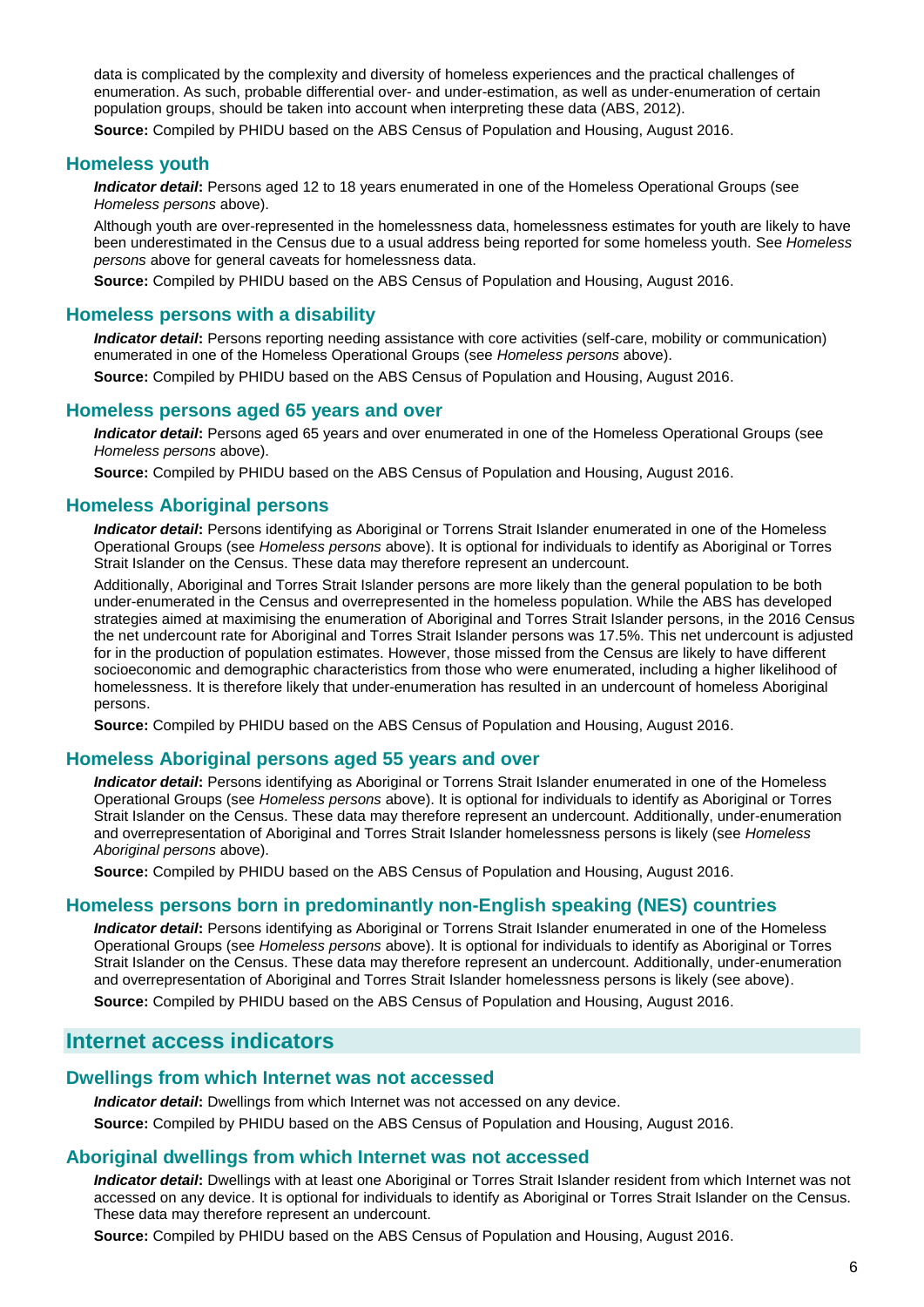#### <span id="page-10-0"></span>**Owned dwellings from which Internet was not accessed**

*Indicator detail***:** Dwellings that are owned outright or owned with a mortgage from which Internet was not accessed on any device.

**Source:** Compiled by PHIDU based on the ABS Census of Population and Housing, August 2016.

#### <span id="page-10-1"></span>**Rented dwellings from which Internet was not accessed**

*Indicator detail***:** Dwellings that are rented or being occupied rent-free from which Internet was not accessed on any device.

**Source:** Compiled by PHIDU based on the ABS Census of Population and Housing, August 2016.

#### <span id="page-10-2"></span>**Rented social housing dwellings from which Internet was not accessed**

*Indicator detail***:** Dwellings that are rented from state or territory housing authority or from a housing co-operative, community, or church group from which Internet was not accessed on any device. **Source:** Compiled by PHIDU based on the ABS Census of Population and Housing, August 2016.

#### <span id="page-10-3"></span>**Children aged less than 15 years living in dwellings from which Internet was not accessed**

*Indicator detail***:** Children aged less than 15 years residing in dwellings from which Internet was not accessed on any device.

**Source:** Compiled by PHIDU based on the ABS Census of Population and Housing, August 2016.

#### <span id="page-10-4"></span>**Aboriginal children aged less than 15 years living in dwellings from which Internet was not accessed**

*Indicator detail***:** Children identifying as Aboriginal or Torres Strait Islander aged less than 15 years residing in dwellings from which Internet was not accessed on any device. It is optional for individuals to identify as Aboriginal or Torres Strait Islander on the Census. These data may therefore represent an undercount.

**Source:** Compiled by PHIDU based on the ABS Census of Population and Housing, August 2016.

#### <span id="page-10-5"></span>**Children aged less than 15 years living in owned dwellings from which Internet was not accessed**

*Indicator detail***:** Children aged less than 15 years residing in dwellings that are owned outright or owned with a mortgage from which Internet was not accessed on any device.

**Source:** Compiled by PHIDU based on the ABS Census of Population and Housing, August 2016.

#### <span id="page-10-6"></span>**Children aged less than 15 years living in rented dwellings from which Internet was not accessed**

*Indicator detail***:** Children aged less than 15 years residing in dwellings that are rented or being occupied rent-free from which Internet was not accessed on any device.

**Source:** Compiled by PHIDU based on the ABS Census of Population and Housing, August 2016.

#### <span id="page-10-7"></span>**Children aged less than 15 years living in rented social housing dwellings from which Internet was not accessed**

*Indicator detail***:** Children aged less than 15 years living in dwellings that are rented from state or territory housing authority or from a housing co-operative, community, or church group from which Internet was not accessed on any device

**Source:** Compiled by PHIDU based on the ABS Census of Population and Housing, August 2016.

# <span id="page-10-8"></span>**Health risk factors and outcomes indicators**

In the absence of data from administrative data sets, estimates were produced for selected health conditions and risk factors from the 2014–15 NHS and the 2011-12 AHS conducted by the ABS. For further details on the production of modelled estimates and caveats on these estimates, see *Modelled estimates* above.

#### <span id="page-10-9"></span>**Estimated number of people aged 15 years and over with fair or poor self-assessed health**

*Indicator detail***:** Modelled estimates based on self-reported responses, assessing personal health on a scale of 'poor', 'fair', 'good', 'very good', or 'excellent'). The data reported are the sum of responses categorised as 'poor' or 'fair'.

**Detail of analysis**: Indirectly age-standardised rate per 100 population; and indirectly age-standardised ratio, based on the Australian standard.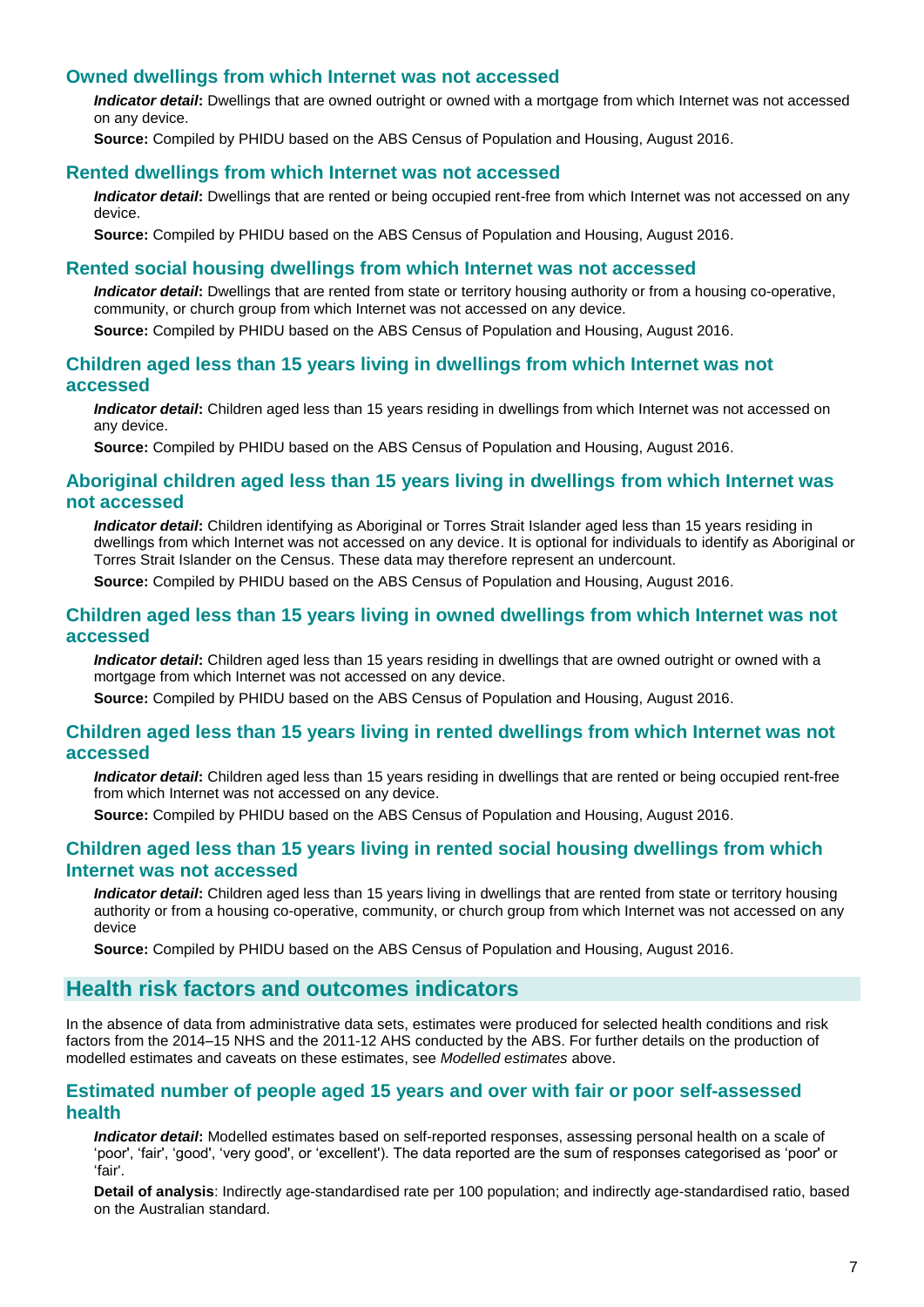**Source:** Estimates for PHAs are modelled estimates produced by the ABS based on the 2014–15 NHS; estimates at the LGA and PHN level were derived from the PHA estimates. Estimates for Quintiles of Relative Socio-economic Disadvantage and Remoteness Areas were compiled by PHIDU based on direct estimates from the 2014–15 NHS Survey TableBuilder.

#### <span id="page-11-0"></span>**Estimated number of people aged 18 years and over who were obese**

*Indicator detail***:** The Body Mass Index (BMI) is a measure of relative weight based on an individual's mass and height. The height (cm) and weight (kg) of respondents, as measured during the NHS interview, were used to calculate the BMI by dividing weight (in kilograms) by height (in metres squared). Obesity is defined as BMI of 30 or greater.

The BMI is a useful tool at a population level for measuring trends in body weight and helping to define population groups who are at higher risk of becoming obese, and therefore at higher risk of developing long-term medical conditions associated with a high BMI such as type 2 diabetes and cardiovascular disease.

Note that the modelled estimates are based on the 73.2% of adults in the sample who had their height and weight measured.

**Detail of analysis**: Indirectly age-standardised rate per 100 population; and indirectly age-standardised ratio, based on the Australian standard.

**Source:** Estimates for PHAs are modelled estimates produced by the ABS based on the 2014–15 NHS; estimates at the LGA and PHN level were derived from the PHA estimates. Estimates for Quintiles of Relative Socio-economic Disadvantage and Remoteness Areas were compiled by PHIDU based on direct estimates from the 2014–15 NHS Survey TableBuilder.

#### <span id="page-11-1"></span>**Estimated number of people aged 18 years and over who undertook no or low exercise in the previous week**

*Indicator detail:* Modelled estimates based on self-reported responses, based on data for exercise undertaken for fitness, sport or recreation in the week prior to being interviewed. Exercise level was calculated according to the following formula: Duration of exercise (minutes) x Intensity factor (walking for fitness = 3.5, moderate = 5, vigorous = 7.5). The category 'No or low exercise' refers to scores of less than 800.

**Detail of analysis**: Indirectly age-standardised rate per 100 population; and indirectly age-standardised ratio, based on the Australian standard.

**Source:** Estimates for PHAs are modelled estimates produced by the ABS based on the 2014–15 NHS; estimates at the LGA and PHN level were derived from the PHA estimates. Estimates for Quintiles of Relative Socio-economic Disadvantage and Remoteness Areas were compiled by PHIDU based on direct estimates from the 2014–15 NHS Survey TableBuilder.

#### <span id="page-11-2"></span>**Estimated number of people aged 18 years and over who were current smokers**

*Indicator detail:* Modelled estimates based on self-reported responses. A current smoker is an adult who reported at the time of interview that they smoked manufactured (packet) cigarettes, roll-your-own cigarettes, cigars, and/or pipes at least once per week. It excludes chewing tobacco and smoking of non-tobacco products. Respondents aged 18 years and over were asked to describe their smoking status at the time of interview as:

- 1. current smokers: daily, weekly, other;
- 2. ex-smokers;
- 3. never smoked (those who had never smoked 100 cigarettes, nor pipes, cigars or other tobacco products at least 20 times, in their lifetime).

For the indicator in this report, data are for respondents aged 18 years and over who responded that they were 'a current, daily or at least once weekly smoker'.

**Detail of analysis**: Indirectly age-standardised rate per 100 population; and indirectly age-standardised ratio, based on the Australian standard.

**Source:** Estimates for PHAs are modelled estimates produced by the ABS based on the 2014–15 NHS; estimates at the LGA and PHN level were derived from the PHA estimates. Estimates for Quintiles of Relative Socio-economic Disadvantage and Remoteness Areas were compiled by PHIDU based on direct estimates from the 2014–15 NHS Survey TableBuilder.

# <span id="page-11-3"></span>**Estimated number of people aged 15 years and over who consumed more than two standard alcoholic drinks per day on average**

*Indicator detail***:** Modelled estimates based on self-reported responses. The National Health and Medical Research Council guidelines for lifetime risk state that, for healthy men and women, drinking no more than two standard drinks on any day reduces the lifetime risk of harm from alcohol-related disease or injury.

**Detail of analysis**: Indirectly age-standardised rate per 100 population; and indirectly age-standardised ratio, based on the Australian standard.

**Source:** Estimates for PHAs are modelled estimates produced by the ABS based on the 2014–15 NHS; estimates at the LGA and PHN level were derived from the PHA estimates. Estimates for Quintiles of Relative Socio-economic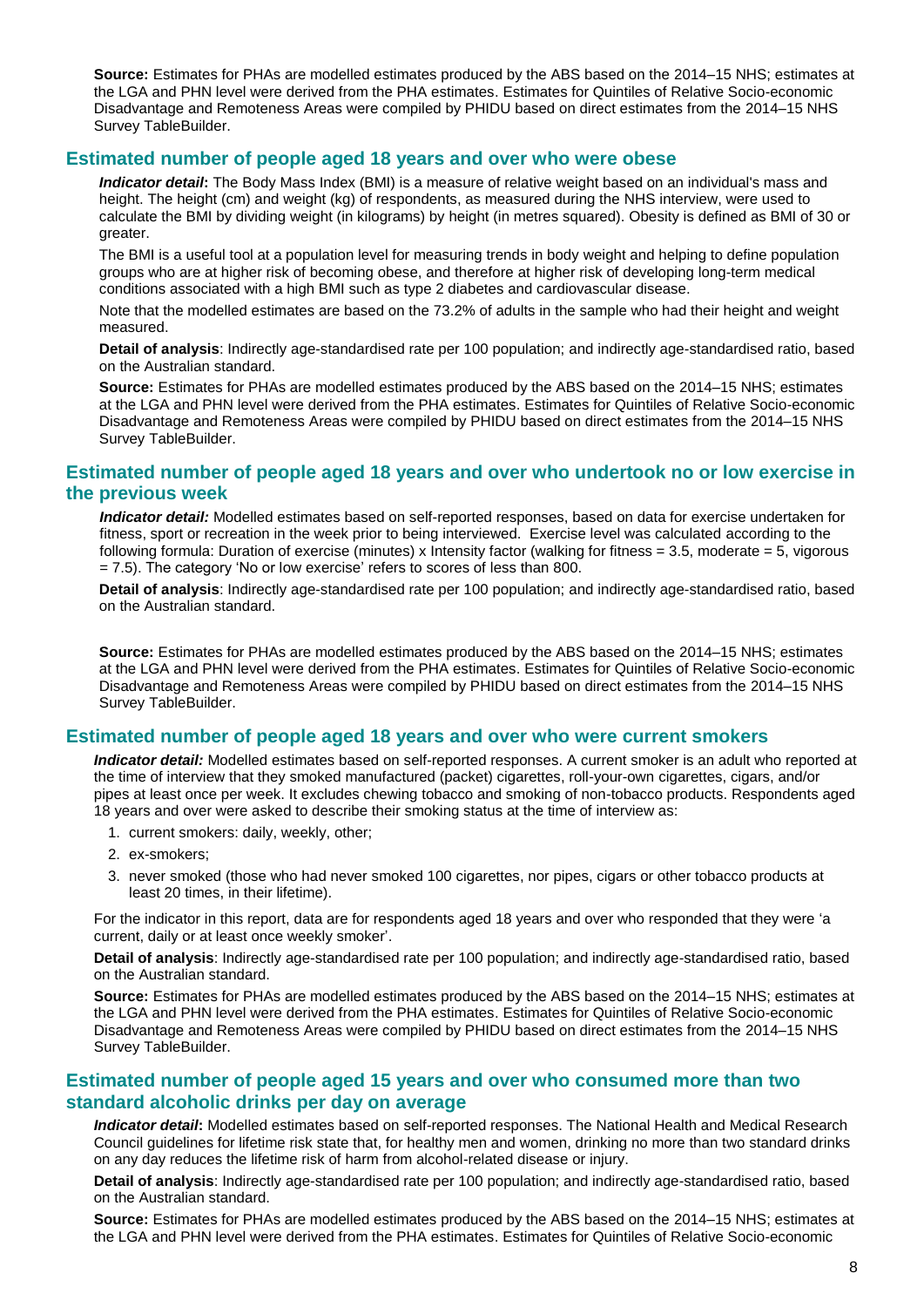Disadvantage and Remoteness Areas were compiled by PHIDU based on direct estimates from the 2014–15 NHS Survey TableBuilder.

# <span id="page-12-0"></span>**Low birth weight babies**

*Indicator detail:* The data comprise all live born babies weighing less than 2500 grams at birth, expressed as a proportion of all live births (data over 3 years).

Data are not shown for areas where there were fewer than 20 births.

As these data were collected from each State and Territory health agency, they may exclude people who live in one State/Territory and used a service in another. The main occurrences are for people living near State/Territory borders such as in Albury (NSW) and Wodonga (Vic), Tweed (NSW) and Gold Coast (Qld) and from the APY Lands (SA) using services in Alice Springs (NT).

**Source:** Compiled by PHIDU based on data from: NSW Department of Health; Consultative Council on Obstetric and Paediatric Mortality and Morbidity, Victoria; Perinatal Data Collection, Department of Health, Queensland; Department of Health and Ageing SA; WA Department of Health; Tasmanian Perinatal Database; NT Department of Health; ACT Health.

#### <span id="page-12-1"></span>**Children fully immunised at 5 years of age**

*Indicator detail:* The data presented are of registered<sup>\*</sup> children fully immunised at 5 years of age. For the purposes of reporting the data, fully immunised means a child receives the vaccinations due at or immediately prior to the age at which the measurement occurs. It is assumed that all previous vaccinations were received.

Full immunisation at 5 years means that a child aged 60 to less than 63 months received four doses of a diphtheria, tetanus and whooping cough-containing vaccine, four doses of polio vaccine, and two doses of a measles, mumps and rubella-containing vaccine, all prior to the age of 5 years.

Data are not shown for areas where there were fewer than 10 registered children or fewer than 10 children immunised.

Note: Data for the APY Lands (in the PHA and PHN atlases) and Anangu Pitjantjatjara (AC) (in the LGA atlas) are not provided due to concerns with the reliability of the data.

**Source:** Compiled by PHIDU based on data provided by the Australian Childhood Immunisation Register, Medicare Australia, 2017 calendar year.

\*Registered on the Australian Childhood Immunisation Register (ACIR). The ACIR is a national register that records vaccinations given to children under seven years old. It also provides immunisation history statements to parents or guardians.

#### <span id="page-12-2"></span>**Early childhood development: AEDC, Developmentally vulnerable on two or more domains**

*Indicator detail***:** The AEDC reports on the number of children scoring in the following percentile ranges: 0 to 10th percentile (developmentally vulnerable), 11th to 25th percentile (developmentally at risk) and above the 25th percentile (developmentally on track). The data presented in this report are for children who were developmentally vulnerable (0 to 10th percentile) on two or more of the following domains:

- Physical health and wellbeing domain
- Social competence domain
- Emotional maturity domain
- Language and cognitive skills (school-based) domain
- Communication skills and general knowledge domain

Data were extracted from the AEDC data available online at the SA2 and LGA level. This method of data collection introduced a potential for error in the data through the employment of a concordance transforming the data from 'AEDC communities' back into their component SA2s, ahead of concordance to larger geographic areas. Furthermore, some data had been suppressed according to the confidentiality rules detailed below. As a result, numbers for within-state/territory geographical areas will not add up to state/territory totals in many instances and proportions for vulnerable and at risk children are likely to be under-reported in areas with small populations. Data are not shown for areas where one or more of the following criteria have been met:

- three or fewer children were assessed;
- fewer than fifteen children had valid AEDC scores:
- fewer than two teachers had completed the AEDC instrument for children in that location;
- the AEDC instrument was completed for fewer than 80% of all non-special needs children; and
- the number of vulnerable or at risk children represented at least 90% of valid AEDC scores.

Additional suppressions have occurred where necessary to preserve confidentiality of related suppressed cells.

**Source:** Compiled by PHIDU based on data from the 2015 Australian Early Development Census (an Australian Government Initiative) at **<http://www.aedc.gov.au/resources/2015-aedc-results>**.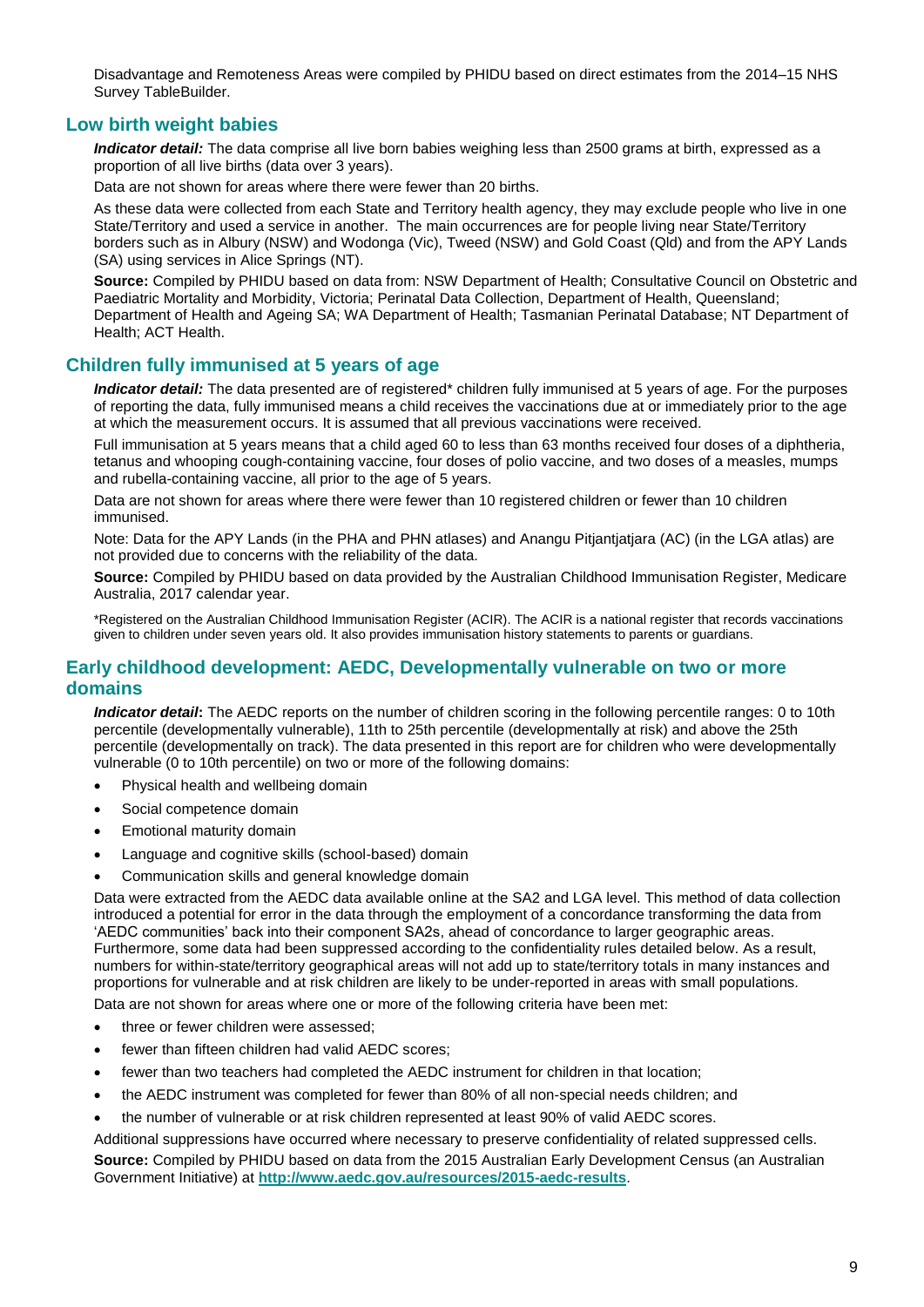# <span id="page-13-0"></span>**Estimated number of people aged 18 years and over with diabetes mellitus**

*Indicator detail***:** The prevalence of diabetes mellitus was measured by a glycosylated haemoglobin test (commonly referred to as HbA1c), derived from tests on blood samples from volunteering participants selected as part of the AHS: people with an HbA1c level of greater than or equal to 6.5% were recorded as having diabetes mellitus, in accordance with the World Health Organization's recommended diagnostic cut-off point for diabetes mellitus.

**Detail of analysis**: Indirectly age-standardised rate per 100 population; and indirectly age-standardised ratio, based on the Australian standard.

**Source:** Estimates for PHAs are modelled estimates produced by the ABS based on the 2011–12 AHS; estimates at the LGA and PHN level were derived from the PHA estimates. Estimates for Quintiles of Relative Socio-economic Disadvantage and Remoteness Areas were compiled by PHIDU based on direct estimates from the 2011–12 AHS Survey TableBuilder.

#### <span id="page-13-1"></span>**Estimated number of people with respiratory system diseases**

*Indicator detail***:** Modelled estimates based on self-reported responses of whether respondents have ever been told by a doctor or nurse that they have asthma, bronchitis, emphysema or other respiratory system disease; or not diagnosed but who consider their condition to be current and long-term. A long-term condition is defined as a condition that is current and has lasted, or is expected to last, for 6 months or more.

**Detail of analysis**: Indirectly age-standardised rate per 100 population; and indirectly age-standardised ratio, based on the Australian standard.

**Source:** Estimates for PHAs are modelled estimates produced by the ABS based on the 2011–12 Australian Health Survey; estimates at the LGA and PHN level were derived from the PHA estimates. Estimates for Quintiles of Relative Socio-economic Disadvantage and Remoteness Areas were compiled by PHIDU based on direct estimates from the 2011-12 AHS Survey TableBuilder.

#### <span id="page-13-2"></span>**Estimated number of people with musculoskeletal system diseases**

*Indicator detail***:** Modelled estimates based on self-reported responses of whether respondents have ever been told by a doctor or nurse that they have a disease of the musculoskeletal system and connective tissue; or not diagnosed but who consider their condition to be current and long-term. A long-term condition is defined as a condition that is current and has lasted, or is expected to last, for 6 months or more.

**Detail of analysis**: Indirectly age-standardised rate per 100 population; and indirectly age-standardised ratio, based on the Australian standard.

**Source:** Estimates for PHAs are modelled estimates produced by the ABS based on the 2011–12 Australian Health Survey; estimates at the LGA and PHN level were derived from the PHA estimates. Estimates for Quintiles of Relative Socio-economic Disadvantage and Remoteness Areas were compiled by PHIDU based on direct estimates from the 2011–12 AHS Survey TableBuilder.

# <span id="page-13-3"></span>**Estimated number of people aged 2 years and over with circulatory system diseases**

*Indicator detail***:** Modelled estimates based on self-reported responses of whether respondents aged two years and over had ever been told by a doctor or nurse that they had one or more heart or other circulatory system conditions, and if they considered they currently have one or more such conditions. All circulatory system diseases were deemed current and long-term; that is, a condition that is current and has lasted, or is expected to last, for 6 months or more.

- rheumatic heart disease;
- heart attack;
- heart failure:
- stroke;
- angina.

**Detail of analysis**: Indirectly age-standardised rate per 100 population; and indirectly age-standardised ratio, based on the Australian standard.

**Source:** Estimates for PHAs are modelled estimates produced by the ABS based on the 2011–12 AHS; estimates at the LGA and PHN level were derived from the PHA estimates. Estimates for Quintiles of Relative Socio-economic Disadvantage and Remoteness Areas were compiled by PHIDU based on direct estimates from the 2011–12 AHS Survey TableBuilder.

#### <span id="page-13-4"></span>**Estimated number of people with mental and behavioural problems**

*Indicator detail***:** Modelled estimates based on self-reported responses of whether respondents over have ever been told by a doctor or nurse that they have a mental health or behavioural problem; or not diagnosed but who consider their condition to be current and long-term. Up to six long-term mental and behavioural problems could be recorded, defined as current conditions that have lasted, or are expected to last, for 6 months or more.

. Conditions included:

- behavioural or emotional disorders;
- dependence on drugs or alcohol;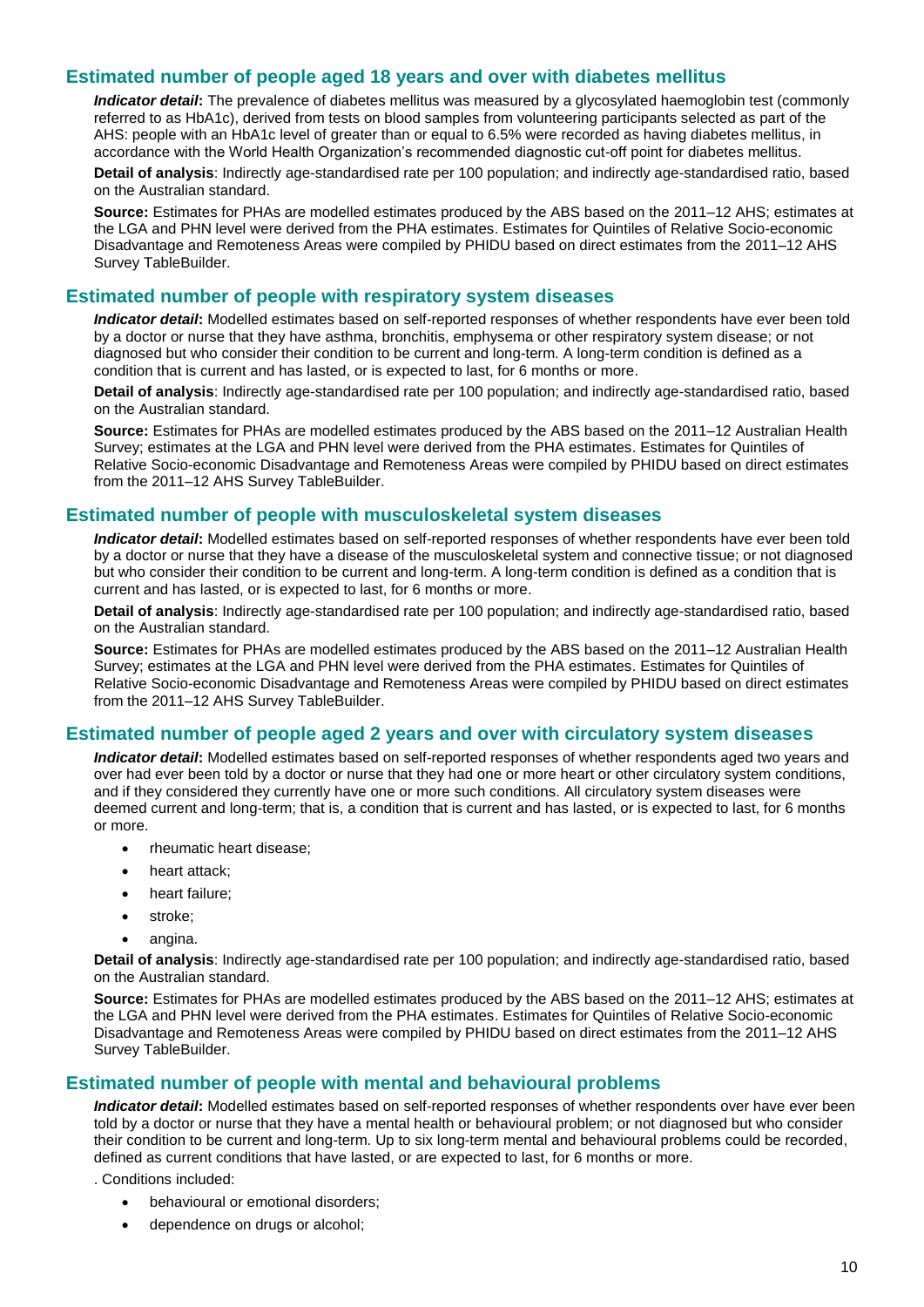- feeling anxious or nervous;
- depression,
- feeling depressed.

**Detail of analysis**: Indirectly age-standardised rate per 100 population; and indirectly age-standardised ratio, based on the Australian standard.

**Source:** Estimates for PHAs are modelled estimates produced by the ABS based on the 2011–12 AHS; estimates at the LGA and PHN level were derived from the PHA estimates. Estimates for Quintiles of Relative Socio-economic Disadvantage and Remoteness Areas were compiled by PHIDU based on direct estimates from the 2011–12 AHS Survey TableBuilder.

# <span id="page-14-0"></span>**Total hospital admissions – All hospitals**

*Indicator detail***:** The data presented are of the number of separations, or completions of the episode of care, of a patient in hospital. The completion can be the discharge, death or transfer of the patient, or a change in the type of care (e.g., from acute to rehabilitation). In this report the term 'admission' is used in place of the more technically correct term of 'separation'. As these data relate to short-term episodes of care, and not to long-stay episodes, the number of admissions is similar to the number of separations in any year.

Note that the data are based on the count of all admissions. As such, repeat admissions for one person are counted as separate admissions. In addition, patients admitted to one hospital and transferred to another hospital are also counted as separate admissions. The impact of these hospital transfers is likely to result in a higher rate of admissions of people living in regional areas compared to the capital cities, as well as for certain conditions which are more likely to result in transfers.

For further information about data quality see the *National Healthcare Agreement: PI 18-Selected potentially preventable hospitalisations, 2016 QS* at: **<https://meteor.aihw.gov.au/content/index.phtml/itemId/600098>**

*Exclusions:* The national data published by the Australian Institute of Health and Welfare exclude well babies (i.e., babies not admitted for acute care) who are nine days old or younger, other than the second or subsequent live born infant of a multiple birth whose mother is currently an admitted patient. For further information see Australian Institute of Health and Welfare. *Admitted Patient Care 2016-17: Australian Hospital Statistics*. Health Services Series No. 84. (Cat. No. HSE 201) Canberra: AIHW; 2018.)

Same-day admissions for dialysis for kidney disease have been excluded, as they represent many repeat visits by a relatively small number of patients, who may have multiple admissions in a week: their inclusion can dramatically alter the geographic distribution of other categories of admissions. All other same-day admissions are included.

*Confidentiality of data:* Counts of less than five admissions have been suppressed.

**Detail of analysis:** Indirectly age-standardised rate per 100,000 population; and indirectly age-standardised ratio, based on the average of the ABS Estimated Resident Population (ERP), 30 June 2014 and 2015.

**Source:** Compiled by PHIDU using data from the Australian Institute of Health and Welfare, supplied on behalf of State and Territory health departments for 2014/15.

# <span id="page-14-1"></span>**Admissions for potentially preventable conditions – All hospitals**

*Indicator detail:* Data definitions for potentially preventable hospitalisations are in the *National Healthcare Agreement: PI 18-Selected potentially preventable hospitalisations, 2016* available at: **<https://meteor.aihw.gov.au/content/index.phtml/itemId/598746>**

For further information about data quality see the *National Healthcare Agreement: PI 18-Selected potentially preventable hospitalisations, 2016 QS* at: **<https://meteor.aihw.gov.au/content/index.phtml/itemId/600098>**

*Confidentiality of data:* Counts of fewer than five admissions have been suppressed.

**Detail of analysis:** Indirectly age-standardised rate per 100,000 population; and indirectly age-standardised ratio, based on the average of the ABS Estimated Resident Population (ERP), 30 June 2014 and 2015.

**Source:** Compiled by PHIDU using data from the Australian Institute of Health and Welfare, supplied on behalf of State and Territory health departments for 2014/15.

# <span id="page-14-2"></span>**Premature mortality – Total deaths, 0 to 74 years**

*Indicator detail:* Mortality rates per 100,000 population for persons aged 0 to 74 years.

The ABS applies a staged approach to the coding of cause of death, which affects the number of records available for release at any date: data are progressively released as 'preliminary', 'revised', or 'final'. Data in this report comprise preliminary data for 2014, revised data for 2013, and final data for 2010, 2011 and 2012. For further information about the ABS revisions process, see:

**<http://www.abs.gov.au/AUSSTATS/abs@.nsf/Lookup/3303.0Explanatory%20Notes12015?OpenDocument>**.

**Detail of analysis:** Indirectly age-standardised rate per 100,000 population; and indirectly age-standardised ratio, based on the Australian standard.

**Source:** Data compiled by PHIDU from deaths data based on the 2011 to 2015 Cause of Death Unit Record Files supplied by the Australian Coordinating Registry and the Victorian Department of Justice, on behalf of the Registries of Births, Deaths and Marriages and the National Coronial Information System.